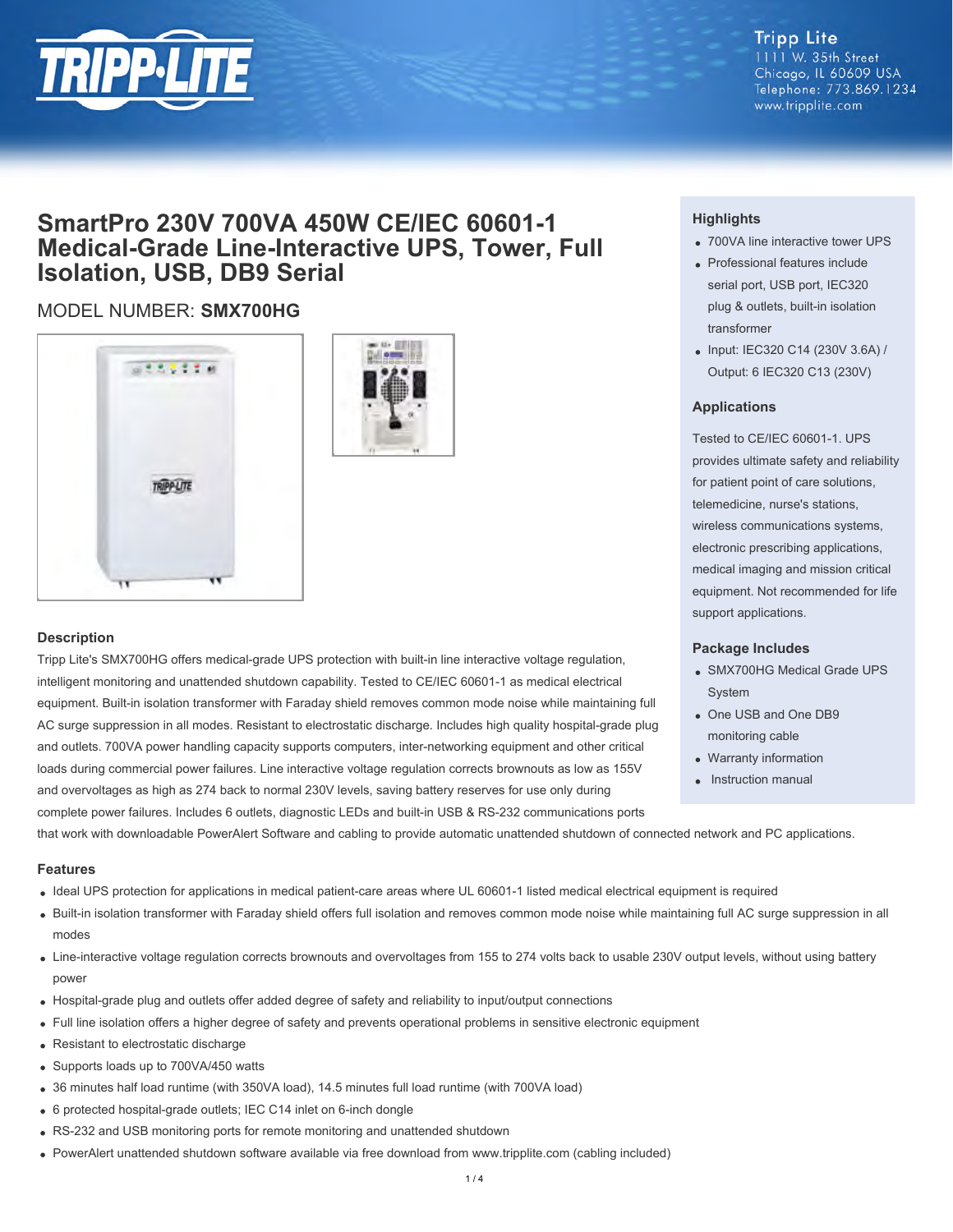

- Complete surge protection, line isolation and EMI/RFI noise filtering
- 5 diagnostic LEDs indicate AC present, on battery, voltage correction, overload & battery low/replace
- Battery replacement door and back panel equipotential connection (grounding lug)

# **Specifications**

| <b>OUTPUT</b>                                 |                                                                                                  |  |
|-----------------------------------------------|--------------------------------------------------------------------------------------------------|--|
| Output Volt Amp Capacity (VA)                 | 700                                                                                              |  |
| Output Watt Capacity (Watts)                  | 450                                                                                              |  |
| Nominal Output Voltage(s)<br>Supported        | 220V; 230V; 240V                                                                                 |  |
| Nominal Voltage Details                       | 230v nominal inverter output voltage                                                             |  |
| <b>Frequency Compatibility</b>                | 50 / 60 Hz                                                                                       |  |
| <b>Frequency Compatibility Details</b>        | Automatic frequency selection                                                                    |  |
| Output Voltage Regulation (Line<br>Mode)      | $-18\%, +8\%$                                                                                    |  |
| <b>Output Receptacles</b>                     | $(6)$ C <sub>13</sub>                                                                            |  |
| Output AC Waveform (Battery Mode)             | PWM sine wave                                                                                    |  |
| <b>INPUT</b>                                  |                                                                                                  |  |
| Rated input current (Maximum Load)            | 3.6A                                                                                             |  |
| Nominal Input Voltage(s) Supported            | <b>230V AC</b>                                                                                   |  |
| <b>UPS Input Connection Type</b>              | C14 inlet                                                                                        |  |
| UPS Input Cord Length (ft.)                   | 6 inch dongle., 16 gauge                                                                         |  |
| UPS Input Cord Length (m)                     | 1.83                                                                                             |  |
| Recommended Electrical Service                | 10A 230V                                                                                         |  |
| Voltage Compatibility (VAC)                   | 230                                                                                              |  |
| Input Phase                                   | Single-Phase                                                                                     |  |
| <b>BATTERY</b>                                |                                                                                                  |  |
| Full Load Runtime (min.)                      | 14.5 min. (450w)                                                                                 |  |
| Half Load Runtime (min.)                      | 36 min. (225w)                                                                                   |  |
| DC System Voltage (VDC)                       | 36                                                                                               |  |
| Battery Recharge Rate (Included<br>Batteries) | Less than 3.6 hours from 10% to 90% (typical, full load discharge)                               |  |
| Internal UPS Replacement Battery<br>Cartridge | <b>RBC53</b>                                                                                     |  |
| <b>Battery Access</b>                         | Battery access door allows hot swap battery replacement without powering connected equipment off |  |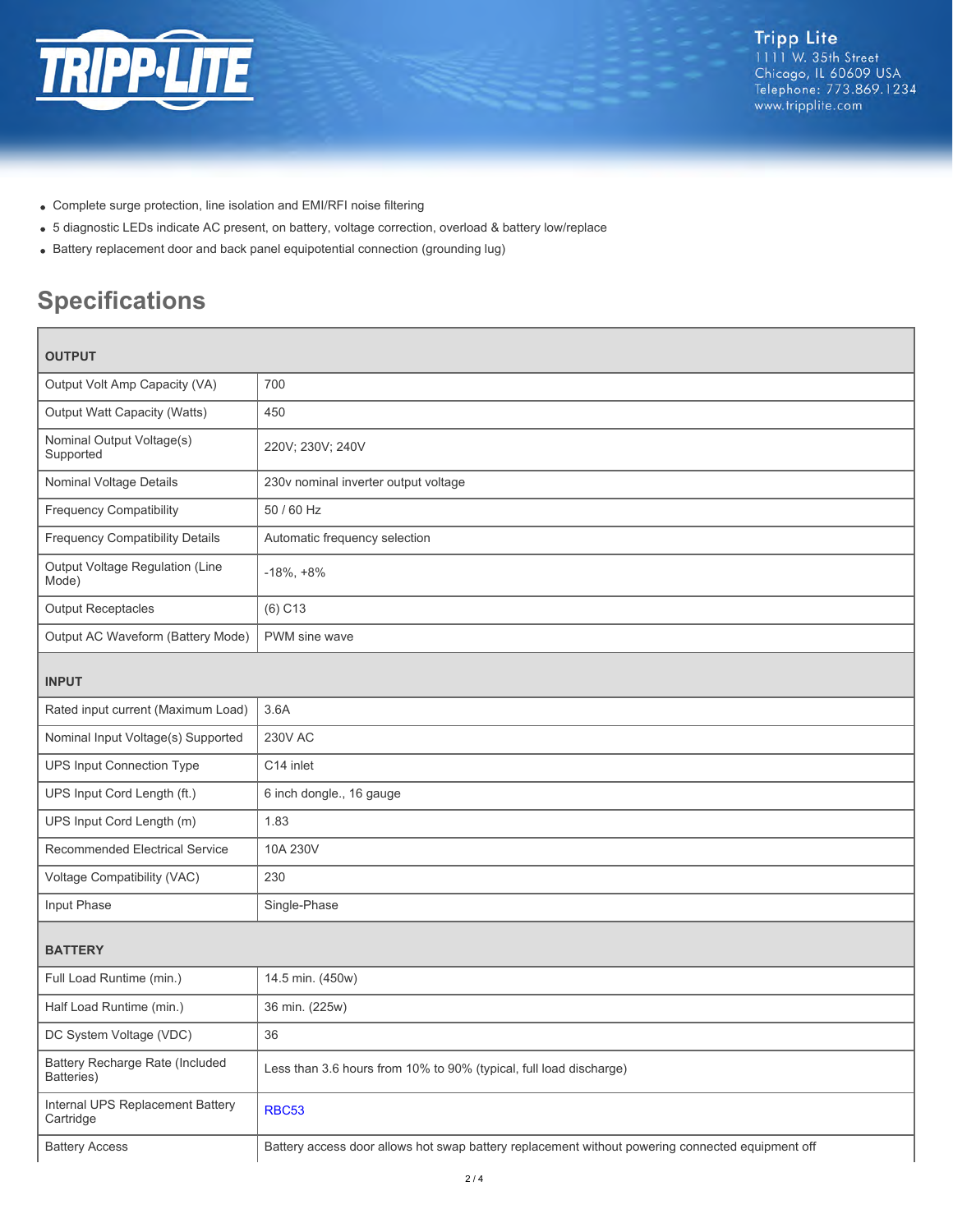

| Typical Battery Lifespan                                         | 3-6 years, depending on usage                                                                                                                                                                                                                       |  |
|------------------------------------------------------------------|-----------------------------------------------------------------------------------------------------------------------------------------------------------------------------------------------------------------------------------------------------|--|
| <b>VOLTAGE REGULATION</b>                                        |                                                                                                                                                                                                                                                     |  |
| Voltage Regulation Description                                   | Line interactive UPS offers 2 boost levels of brownout correction and a single level of overvoltage adjustment to<br>maintain usable, computer grade output without consuming battery power over an input voltage range of 155 to<br><b>274V AC</b> |  |
| Overvoltage Correction                                           | Input voltages between 206 and 245V AC are reduced by 9%                                                                                                                                                                                            |  |
| Undervoltage Correction                                          | Input voltages between 183 and 199 are boosted by 10%                                                                                                                                                                                               |  |
| Severe Undervoltage Correction                                   | Input voltages between 155 and 182 are boosted by 21%                                                                                                                                                                                               |  |
| <b>USER INTERFACE, ALERTS &amp; CONTROLS</b>                     |                                                                                                                                                                                                                                                     |  |
| Switches                                                         | Yes, includes 2 front panel mounted push-button switches for system enable, self-test and alarm cancel functions                                                                                                                                    |  |
| Audible Alarm                                                    | 3 function audible alarm indicates power failure conditions (4 short beeps every 10 seconds), overload (continuous<br>short beeps) and low battery (continuous tone)                                                                                |  |
| <b>LED</b> Indicators                                            | 5 LEDs indicate line power, battery power, overload, voltage regulation and battery low/replace status                                                                                                                                              |  |
| <b>SURGE / NOISE SUPPRESSION</b>                                 |                                                                                                                                                                                                                                                     |  |
| UPS AC Suppression Joule Rating                                  | 340 joules                                                                                                                                                                                                                                          |  |
| EMI / RFI AC Noise Suppression                                   | Yes                                                                                                                                                                                                                                                 |  |
| AC Suppression Response Time                                     | Instantaneous                                                                                                                                                                                                                                       |  |
| <b>PHYSICAL</b>                                                  |                                                                                                                                                                                                                                                     |  |
| Installation Form Factors Supported<br>with Optional Accessories | Wallmount (UPSWM - tower mounting kit)                                                                                                                                                                                                              |  |
| Primary Form Factor                                              | Tower                                                                                                                                                                                                                                               |  |
| <b>UPS Power Module Dimensions</b><br>(hwd, in.)                 | $12.8 \times 7.5 \times 9$                                                                                                                                                                                                                          |  |
| <b>UPS Power Module Dimensions</b><br>(hwd, cm)                  | 32.5 x 19 x 22.9                                                                                                                                                                                                                                    |  |
| UPS Power Module Weight (lbs.)                                   | 42.1                                                                                                                                                                                                                                                |  |
| UPS Power Module Weight (kg)                                     | 19.1                                                                                                                                                                                                                                                |  |
| UPS Shipping Dimensions (hwd / in.)                              | 18.5 x 12.2 x 13.4                                                                                                                                                                                                                                  |  |
| UPS Shipping Dimensions (hwd /<br>cm)                            | 47 x 31 x 34                                                                                                                                                                                                                                        |  |
| Shipping Weight (lbs.)                                           | 45.4                                                                                                                                                                                                                                                |  |
| Shipping Weight (kg)                                             | 20.4                                                                                                                                                                                                                                                |  |
| <b>Cooling Method</b>                                            | Cooling via rear-exit cooling fan                                                                                                                                                                                                                   |  |
| <b>UPS Housing Material</b>                                      | <b>PVC</b>                                                                                                                                                                                                                                          |  |
| <b>ENVIRONMENTAL</b>                                             |                                                                                                                                                                                                                                                     |  |